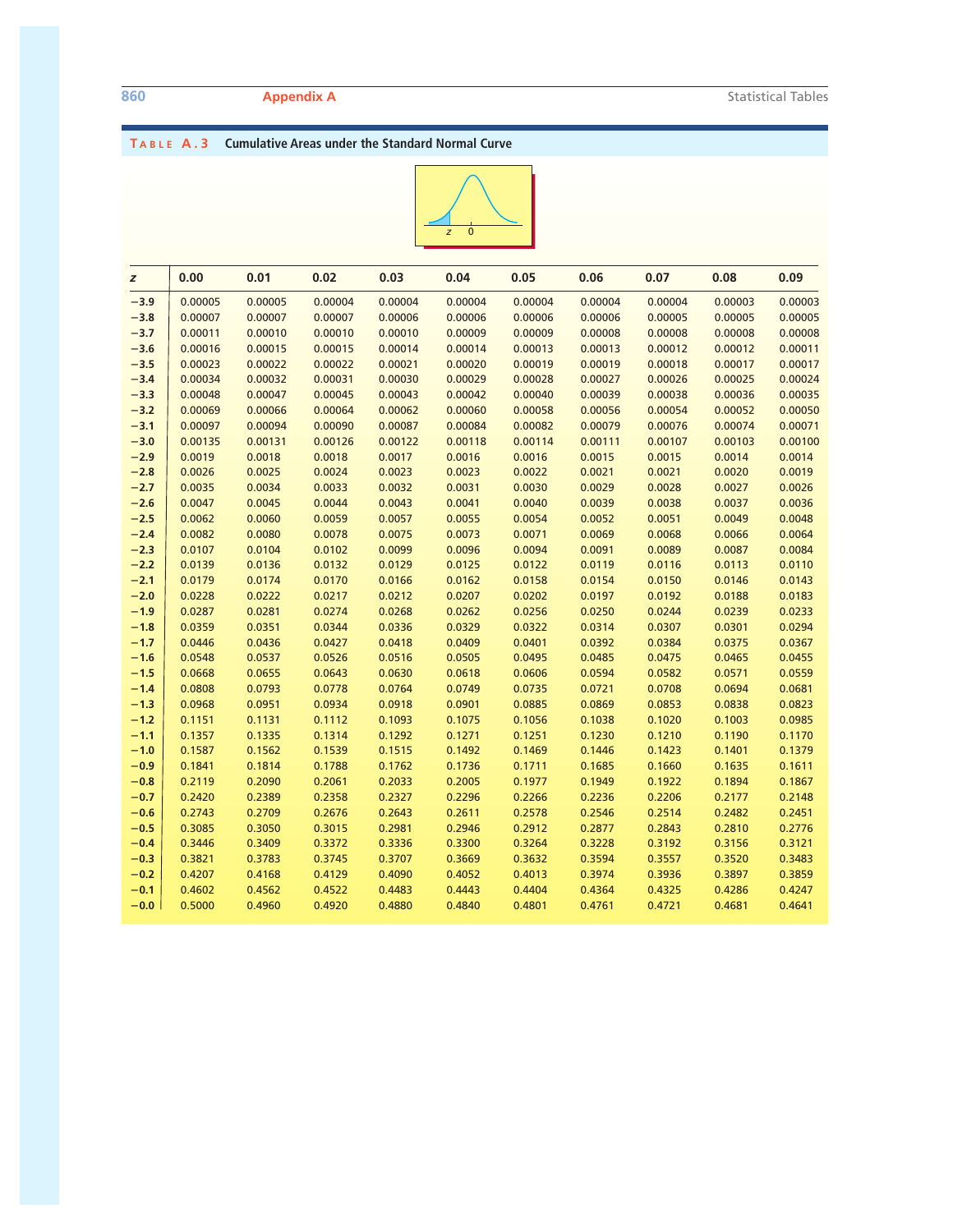## **T ABLE A.3 Cumulative Areas under the Standard Normal Curve (***continued***)**



| z     | 0.00    | 0.01    | 0.02    | 0.03    | 0.04    | 0.05    | 0.06    | 0.07    | 0.08    | 0.09    |
|-------|---------|---------|---------|---------|---------|---------|---------|---------|---------|---------|
| 0.0   | 0.5000  | 0.5040  | 0.5080  | 0.5120  | 0.5160  | 0.5199  | 0.5239  | 0.5279  | 0.5319  | 0.5359  |
| 0.1   | 0.5398  | 0.5438  | 0.5478  | 0.5517  | 0.5557  | 0.5596  | 0.5636  | 0.5675  | 0.5714  | 0.5753  |
| 0.2   | 0.5793  | 0.5832  | 0.5871  | 0.5910  | 0.5948  | 0.5987  | 0.6026  | 0.6064  | 0.6103  | 0.6141  |
| 0.3   | 0.6179  | 0.6217  | 0.6255  | 0.6293  | 0.6331  | 0.6368  | 0.6406  | 0.6443  | 0.6480  | 0.6517  |
| 0.4   | 0.6554  | 0.6591  | 0.6628  | 0.6664  | 0.6700  | 0.6736  | 0.6772  | 0.6808  | 0.6844  | 0.6879  |
| 0.5   | 0.6915  | 0.6950  | 0.6985  | 0.7019  | 0.7054  | 0.7088  | 0.7123  | 0.7157  | 0.7190  | 0.7224  |
| 0.6   | 0.7257  | 0.7291  | 0.7324  | 0.7357  | 0.7389  | 0.7422  | 0.7454  | 0.7486  | 0.7518  | 0.7549  |
| 0.7   | 0.7580  | 0.7611  | 0.7642  | 0.7673  | 0.7704  | 0.7734  | 0.7764  | 0.7794  | 0.7823  | 0.7852  |
| 0.8   | 0.7881  | 0.7910  | 0.7939  | 0.7967  | 0.7995  | 0.8023  | 0.8051  | 0.8078  | 0.8106  | 0.8133  |
| 0.9   | 0.8159  | 0.8186  | 0.8212  | 0.8238  | 0.8264  | 0.8289  | 0.8315  | 0.8340  | 0.8365  | 0.8389  |
| 1.0   | 0.8413  | 0.8438  | 0.8461  | 0.8485  | 0.8508  | 0.8531  | 0.8554  | 0.8577  | 0.8599  | 0.8621  |
| 1.1   | 0.8643  | 0.8665  | 0.8686  | 0.8708  | 0.8729  | 0.8749  | 0.8770  | 0.8790  | 0.8810  | 0.8830  |
| $1.2$ | 0.8849  | 0.8869  | 0.8888  | 0.8907  | 0.8925  | 0.8944  | 0.8962  | 0.8980  | 0.8997  | 0.9015  |
| 1.3   | 0.9032  | 0.9049  | 0.9066  | 0.9082  | 0.9099  | 0.9115  | 0.9131  | 0.9147  | 0.9162  | 0.9177  |
| 1.4   | 0.9192  | 0.9207  | 0.9222  | 0.9236  | 0.9251  | 0.9265  | 0.9279  | 0.9292  | 0.9306  | 0.9319  |
| 1.5   | 0.9332  | 0.9345  | 0.9357  | 0.9370  | 0.9382  | 0.9394  | 0.9406  | 0.9418  | 0.9429  | 0.9441  |
| 1.6   | 0.9452  | 0.9463  | 0.9474  | 0.9484  | 0.9495  | 0.9505  | 0.9515  | 0.9525  | 0.9535  | 0.9545  |
| 1.7   | 0.9554  | 0.9564  | 0.9573  | 0.9582  | 0.9591  | 0.9599  | 0.9608  | 0.9616  | 0.9625  | 0.9633  |
| 1.8   | 0.9641  | 0.9649  | 0.9656  | 0.9664  | 0.9671  | 0.9678  | 0.9686  | 0.9693  | 0.9699  | 0.9706  |
| 1.9   | 0.9713  | 0.9719  | 0.9726  | 0.9732  | 0.9738  | 0.9744  | 0.9750  | 0.9756  | 0.9761  | 0.9767  |
| 2.0   | 0.9772  | 0.9778  | 0.9783  | 0.9788  | 0.9793  | 0.9798  | 0.9803  | 0.9808  | 0.9812  | 0.9817  |
| 2.1   | 0.9821  | 0.9826  | 0.9830  | 0.9834  | 0.9838  | 0.9842  | 0.9846  | 0.9850  | 0.9854  | 0.9857  |
| 2.2   | 0.9861  | 0.9864  | 0.9868  | 0.9871  | 0.9875  | 0.9878  | 0.9881  | 0.9884  | 0.9887  | 0.9890  |
| 2.3   | 0.9893  | 0.9896  | 0.9898  | 0.9901  | 0.9904  | 0.9906  | 0.9909  | 0.9911  | 0.9913  | 0.9916  |
| 2.4   | 0.9918  | 0.9920  | 0.9922  | 0.9925  | 0.9927  | 0.9929  | 0.9931  | 0.9932  | 0.9934  | 0.9936  |
| 2.5   | 0.9938  | 0.9940  | 0.9941  | 0.9943  | 0.9945  | 0.9946  | 0.9948  | 0.9949  | 0.9951  | 0.9952  |
| 2.6   | 0.9953  | 0.9955  | 0.9956  | 0.9957  | 0.9959  | 0.9960  | 0.9961  | 0.9962  | 0.9963  | 0.9964  |
| 2.7   | 0.9965  | 0.9966  | 0.9967  | 0.9968  | 0.9969  | 0.9970  | 0.9971  | 0.9972  | 0.9973  | 0.9974  |
| 2.8   | 0.9974  | 0.9975  | 0.9976  | 0.9977  | 0.9977  | 0.9978  | 0.9979  | 0.9979  | 0.9980  | 0.9981  |
| 2.9   | 0.9981  | 0.9982  | 0.9982  | 0.9983  | 0.9984  | 0.9984  | 0.9985  | 0.9985  | 0.9986  | 0.9986  |
| 3.0   | 0.99865 | 0.99869 | 0.99874 | 0.99878 | 0.99882 | 0.99886 | 0.99889 | 0.99893 | 0.99897 | 0.99900 |
| 3.1   | 0.99903 | 0.99906 | 0.99910 | 0.99913 | 0.99916 | 0.99918 | 0.99921 | 0.99924 | 0.99926 | 0.99929 |
| 3.2   | 0.99931 | 0.99934 | 0.99936 | 0.99938 | 0.99940 | 0.99942 | 0.99944 | 0.99946 | 0.99948 | 0.99950 |
| 3.3   | 0.99952 | 0.99953 | 0.99955 | 0.99957 | 0.99958 | 0.99960 | 0.99961 | 0.99962 | 0.99964 | 0.99965 |
| 3.4   | 0.99966 | 0.99968 | 0.99969 | 0.99970 | 0.99971 | 0.99972 | 0.99973 | 0.99974 | 0.99975 | 0.99976 |
| 3.5   | 0.99977 | 0.99978 | 0.99978 | 0.99979 | 0.99980 | 0.99981 | 0.99981 | 0.99982 | 0.99983 | 0.99983 |
| 3.6   | 0.99984 | 0.99985 | 0.99985 | 0.99986 | 0.99986 | 0.99987 | 0.99987 | 0.99988 | 0.99988 | 0.99989 |
| 3.7   | 0.99989 | 0.99990 | 0.99990 | 0.99990 | 0.99991 | 0.99991 | 0.99992 | 0.99992 | 0.99992 | 0.99992 |
| 3.8   | 0.99993 | 0.99993 | 0.99993 | 0.99994 | 0.99994 | 0.99994 | 0.99994 | 0.99995 | 0.99995 | 0.99995 |
| 3.9   | 0.99995 | 0.99995 | 0.99996 | 0.99996 | 0.99996 | 0.99996 | 0.99996 | 0.99996 | 0.99997 | 0.99997 |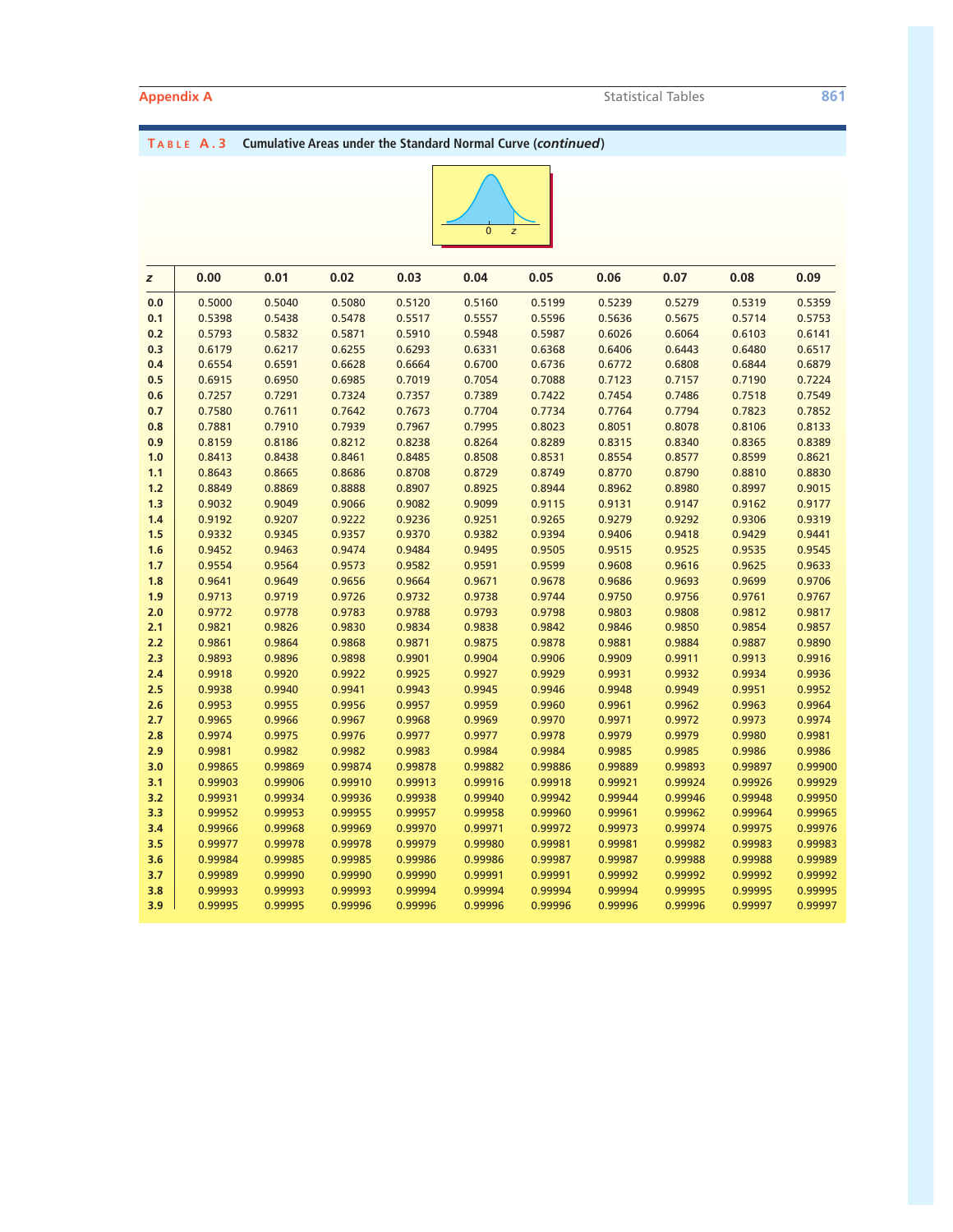|                |                |                |                | $\bf{0}$<br>$t_\alpha$ |                |                |                |
|----------------|----------------|----------------|----------------|------------------------|----------------|----------------|----------------|
| df             | $t_{.100}$     | $t_{.05}$      | $t_{.025}$     | $t_{.01}$              | $t_{.005}$     | $t_{.001}$     | $t_{.0005}$    |
| $\mathbf 1$    | 3.078          | 6.314          | 12.706         | 31.821                 | 63.657         | 318.309        | 636.619        |
| $\mathbf 2$    | 1.886          | 2.920          | 4.303          | 6.965                  | 9.925          | 22.327         | 31.599         |
| 3              | 1.638          | 2.353          | 3.182          | 4.541                  | 5.841          | 10.215         | 12.924         |
| 4              | 1.533          | 2.132          | 2.776          | 3.747                  | 4.604          | 7.173          | 8.610          |
| 5              | 1.476          | 2.015          | 2.571          | 3.365                  | 4.032          | 5.893          | 6.869          |
| 6              | 1.440          | 1.943          | 2.447          | 3.143                  | 3.707          | 5.208          | 5.959          |
| $\overline{7}$ | 1.415          | 1.895          | 2.365          | 2.998                  | 3.499          | 4.785          | 5.408          |
| $\bf8$         | 1.397          | 1.860          | 2.306          | 2.896                  | 3.355          | 4.501          | 5.041          |
| 9              | 1.383          | 1.833          | 2.262          | 2.821                  | 3.250          | 4.297          | 4.781          |
| $10\,$         | 1.372          | 1.812          | 2.228          | 2.764                  | 3.169          | 4.144          | 4.587          |
| 11             | 1.363          | 1.796          | 2.201          | 2.718                  | 3.106          | 4.025          | 4.437          |
| 12             | 1.356          | 1.782          | 2.179          | 2.681                  | 3.055          | 3.930          | 4.318          |
| 13             | 1.350          | 1.771          | 2.160          | 2.650                  | 3.012          | 3.852          | 4.221          |
| 14             | 1.345          | 1.761          | 2.145          | 2.624                  | 2.977          | 3.787          | 4.140          |
| 15<br>16       | 1.341<br>1.337 | 1.753<br>1.746 | 2.131<br>2.120 | 2.602<br>2.583         | 2.947<br>2.921 | 3.733<br>3.686 | 4.073<br>4.015 |
| 17             | 1.333          | 1.740          | 2.110          | 2.567                  | 2.898          | 3.646          | 3.965          |
| 18             | 1.330          | 1.734          | 2.101          | 2.552                  | 2.878          | 3.610          | 3.922          |
| 19             | 1.328          | 1.729          | 2.093          | 2.539                  | 2.861          | 3.579          | 3.883          |
| 20             | 1.325          | 1.725          | 2.086          | 2.528                  | 2.845          | 3.552          | 3.850          |
| 21             | 1.323          | 1.721          | 2.080          | 2.518                  | 2.831          | 3.527          | 3.819          |
| 22             | 1.321          | 1.717          | 2.074          | 2.508                  | 2.819          | 3.505          | 3.792          |
| 23             | 1.319          | 1.714          | 2.069          | 2.500                  | 2.807          | 3.485          | 3.768          |
| 24             | 1.318          | 1.711          | 2.064          | 2.492                  | 2.797          | 3.467          | 3.745          |
| 25             | 1.316          | 1.708          | 2.060          | 2.485                  | 2.787          | 3.450          | 3.725          |
| 26             | 1.315          | 1.706          | 2.056          | 2.479                  | 2.779          | 3.435          | 3.707          |
| 27             | 1.314          | 1.703          | 2.052          | 2.473                  | 2.771          | 3.421          | 3.690          |
| 28             | 1.313          | 1.701          | 2.048          | 2.467                  | 2.763          | 3.408          | 3.674          |
| 29             | 1.311          | 1.699          | 2.045          | 2.462                  | 2.756          | 3.396          | 3.659          |
| 30             | 1.310          | 1.697          | 2.042          | 2.457                  | 2.750          | 3.385          | 3.646          |
| 31             | 1.309          | 1.696          | 2.040          | 2.453                  | 2.744          | 3.375          | 3.633          |
| 32             | 1.309          | 1.694          | 2.037          | 2.449                  | 2.738          | 3.365          | 3.622          |
| 33             | 1.308          | 1.692          | 2.035          | 2.445                  | 2.733          | 3.356          | 3.611          |
| 34             | 1.307          | 1.691          | 2.032          | 2.441                  | 2.728          | 3.348          | 3.601          |
| 35<br>36       | 1.306<br>1.306 | 1.690<br>1.688 | 2.030<br>2.028 | 2.438<br>2.434         | 2.724<br>2.719 | 3.340<br>3.333 | 3.591<br>3.582 |
| 37             | 1.305          | 1.687          | 2.026          | 2.431                  | 2.715          | 3.326          | 3.574          |
| 38             | 1.304          | 1.686          | 2.024          | 2.429                  | 2.712          | 3.319          | 3.566          |
| 39             | 1.304          | 1.685          | 2.023          | 2.426                  | 2.708          | 3.313          | 3.558          |
| 40             | 1.303          | 1.684          | 2.021          | 2.423                  | 2.704          | 3.307          | 3.551          |
| 41             | 1.303          | 1.683          | 2.020          | 2.421                  | 2.701          | 3.301          | 3.544          |
| 42             | 1.302          | 1.682          | 2.018          | 2.418                  | 2.698          | 3.296          | 3.538          |
| 43             | 1.302          | 1.681          | 2.017          | 2.416                  | 2.695          | 3.291          | 3.532          |
| 44             | 1.301          | 1.680          | 2.015          | 2.414                  | 2.692          | 3.286          | 3.526          |
| 45             | 1.301          | 1.679          | 2.014          | 2.412                  | 2.690          | 3.281          | 3.520          |
| 46             | 1.300          | 1.679          | 2.013          | 2.410                  | 2.687          | 3.277          | 3.515          |
| 47             | 1.300          | 1.678          | 2.012          | 2.408                  | 2.685          | 3.273          | 3.510          |
| 48             | 1.299          | 1.677          | 2.011          | 2.407                  | 2.682          | 3.269          | 3.505          |

# **TABLE A.4 A** *t* **Table: Values of**  $t_{\alpha}$  **for**  $df = 1$  **through 48**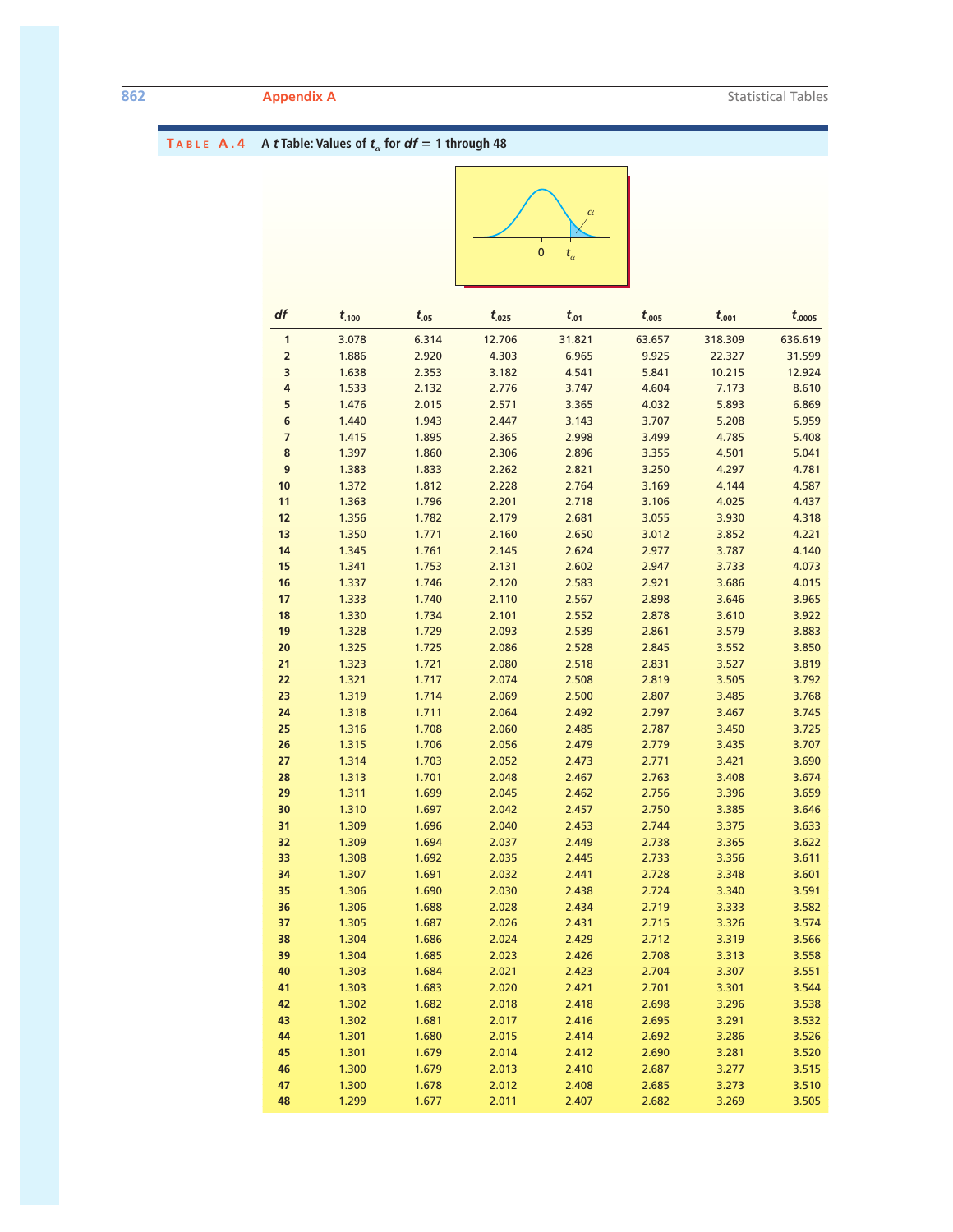| TABLE A.4 |                | (concluded)    |                |                | A t Table: Values of $t_{\alpha}$ for $df = 49$ through 100, 120, and $\infty$ |                |                |
|-----------|----------------|----------------|----------------|----------------|--------------------------------------------------------------------------------|----------------|----------------|
| df        | $t_{.100}$     | $t_{.05}$      | $t_{.025}$     | $t_{.01}$      | $t_{.005}$                                                                     | $t_{.001}$     | $t_{.0005}$    |
| 49        | 1.299          | 1.677          | 2.010          | 2.405          | 2.680                                                                          | 3.265          | 3.500          |
| 50        | 1.299          | 1.676          | 2.009          | 2.403          | 2.678                                                                          | 3.261          | 3.496          |
| 51        | 1.298          | 1.675          | 2.008          | 2.402          | 2.676                                                                          | 3.258          | 3.492          |
| 52        | 1.298          | 1.675          | 2.007          | 2.400          | 2.674                                                                          | 3.255          | 3.488          |
| 53        | 1.298          | 1.674          | 2.006          | 2.399          | 2.672                                                                          | 3.251          | 3.484          |
| 54        | 1.297          | 1.674          | 2.005          | 2.397          | 2.670                                                                          | 3.248          | 3.480          |
| 55        | 1.297          | 1.673          | 2.004          | 2.396          | 2.668                                                                          | 3.245          | 3.476          |
| 56<br>57  | 1.297          | 1.673<br>1.672 | 2.003          | 2.395<br>2.394 | 2.667                                                                          | 3.242          | 3.473          |
| 58        | 1.297<br>1.296 | 1.672          | 2.002<br>2.002 | 2.392          | 2.665<br>2.663                                                                 | 3.239<br>3.237 | 3.470<br>3.466 |
| 59        | 1.296          | 1.671          | 2.001          | 2.391          | 2.662                                                                          | 3.234          | 3.463          |
| 60        | 1.296          | 1.671          | 2.000          | 2.390          | 2.660                                                                          | 3.232          | 3.460          |
| 61        | 1.296          | 1.670          | 2.000          | 2.389          | 2.659                                                                          | 3.229          | 3.457          |
| 62        | 1.295          | 1.670          | 1.999          | 2.388          | 2.657                                                                          | 3.227          | 3.454          |
| 63        | 1.295          | 1.669          | 1.998          | 2.387          | 2.656                                                                          | 3.225          | 3.452          |
| 64        | 1.295          | 1.669          | 1.998          | 2.386          | 2.655                                                                          | 3.223          | 3.449          |
| 65        | 1.295          | 1.669          | 1.997          | 2.385          | 2.654                                                                          | 3.220          | 3.447          |
| 66        | 1.295          | 1.668          | 1.997          | 2.384          | 2.652                                                                          | 3.218          | 3.444          |
| 67        | 1.294          | 1.668          | 1.996          | 2.383          | 2.651                                                                          | 3.216          | 3.442          |
| 68        | 1.294          | 1.668          | 1.995          | 2.382          | 2.650                                                                          | 3.214          | 3.439          |
| 69        | 1.294          | 1.667          | 1.995          | 2.382          | 2.649                                                                          | 3.213          | 3.437          |
| 70        | 1.294          | 1.667          | 1.994          | 2.381          | 2.648                                                                          | 3.211          | 3.435          |
| 71        | 1.294          | 1.667          | 1.994          | 2.380          | 2.647                                                                          | 3.209          | 3.433          |
| 72        | 1.293          | 1.666          | 1.993          | 2.379          | 2.646                                                                          | 3.207          | 3.431          |
| 73        | 1.293          | 1.666          | 1.993          | 2.379          | 2.645                                                                          | 3.206          | 3.429          |
| 74        | 1.293          | 1.666          | 1.993          | 2.378          | 2.644                                                                          | 3.204          | 3.427          |
| 75<br>76  | 1.293          | 1.665          | 1.992<br>1.992 | 2.377          | 2.643<br>2.642                                                                 | 3.202          | 3.425          |
| 77        | 1.293<br>1.293 | 1.665<br>1.665 | 1.991          | 2.376<br>2.376 | 2.641                                                                          | 3.201<br>3.199 | 3.423<br>3.421 |
| 78        | 1.292          | 1.665          | 1.991          | 2.375          | 2.640                                                                          | 3.198          | 3.420          |
| 79        | 1.292          | 1.664          | 1.990          | 2.374          | 2.640                                                                          | 3.197          | 3.418          |
| 80        | 1.292          | 1.664          | 1.990          | 2.374          | 2.639                                                                          | 3.195          | 3.416          |
| 81        | 1.292          | 1.664          | 1.990          | 2.373          | 2.638                                                                          | 3.194          | 3.415          |
| 82        | 1.292          | 1.664          | 1.989          | 2.373          | 2.637                                                                          | 3.193          | 3.413          |
| 83        | 1.292          | 1.663          | 1.989          | 2.372          | 2.636                                                                          | 3.191          | 3.412          |
| 84        | 1.292          | 1.663          | 1.989          | 2.372          | 2.636                                                                          | 3.190          | 3.410          |
| 85        | 1.292          | 1.663          | 1.988          | 2.371          | 2.635                                                                          | 3.189          | 3.409          |
| 86        | 1.291          | 1.663          | 1.988          | 2.370          | 2.634                                                                          | 3.188          | 3.407          |
| 87        | 1.291          | 1.663          | 1.988          | 2.370          | 2.634                                                                          | 3.187          | 3.406          |
| 88        | 1.291          | 1.662          | 1.987          | 2.369          | 2.633                                                                          | 3.185          | 3.405          |
| 89        | 1.291          | 1.662          | 1.987          | 2.369          | 2.632                                                                          | 3.184          | 3.403          |
| 90        | 1.291          | 1.662          | 1.987          | 2.368          | 2.632                                                                          | 3.183          | 3.402          |
| 91<br>92  | 1.291<br>1.291 | 1.662<br>1.662 | 1.986<br>1.986 | 2.368<br>2.368 | 2.631<br>2.630                                                                 | 3.182<br>3.181 | 3.401<br>3.399 |
| 93        | 1.291          | 1.661          | 1.986          | 2.367          | 2.630                                                                          | 3.180          | 3.398          |
| 94        | 1.291          | 1.661          | 1.986          | 2.367          | 2.629                                                                          | 3.179          | 3.397          |
| 95        | 1.291          | 1.661          | 1.985          | 2.366          | 2.629                                                                          | 3.178          | 3.396          |
| 96        | 1.290          | 1.661          | 1.985          | 2.366          | 2.628                                                                          | 3.177          | 3.395          |
| 97        | 1.290          | 1.661          | 1.985          | 2.365          | 2.627                                                                          | 3.176          | 3.394          |
| 98        | 1.290          | 1.661          | 1.984          | 2.365          | 2.627                                                                          | 3.175          | 3.393          |
| 99        | 1.290          | 1.660          | 1.984          | 2.365          | 2.626                                                                          | 3.175          | 3.392          |
| 100       | 1.290          | 1.660          | 1.984          | 2.364          | 2.626                                                                          | 3.174          | 3.390          |
| 120       | 1.289          | 1.658          | 1.980          | 2.358          | 2.617                                                                          | 3.160          | 3.373          |
| $\infty$  | 1.282          | 1.645          | 1.960          | 2.326          | 2.576                                                                          | 3.090          | 3.291          |

**Source:** Provided by J. B. Orris using Excel.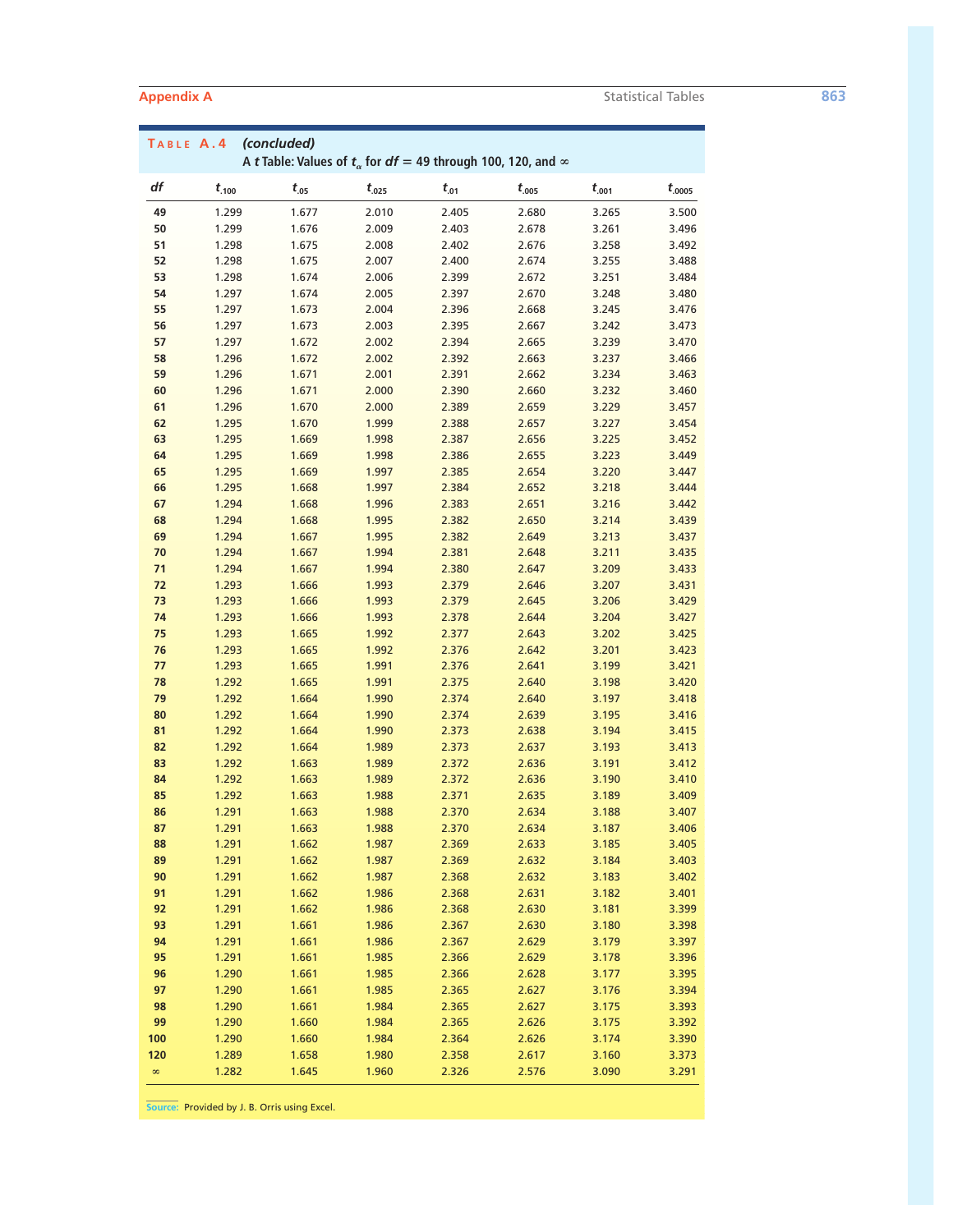

|                          |                   |                            |                                                                                                                                             |                |                |                 |                   |                 |                   |      |                  |              |                                                                                                                                                                         |             |                  |                  |             |                         |                  | Denominator Degrees of Freedom (df <sub>2</sub> ) |                  |                                                                                                                                                                                                                                                                                                                       |                     |                                                                                                                                                                                                                                                                                          |              |                                 |      |      |                                                             |      |      |                |              | $d_{I_2}$     |                                    |                      |           |  |                                       |
|--------------------------|-------------------|----------------------------|---------------------------------------------------------------------------------------------------------------------------------------------|----------------|----------------|-----------------|-------------------|-----------------|-------------------|------|------------------|--------------|-------------------------------------------------------------------------------------------------------------------------------------------------------------------------|-------------|------------------|------------------|-------------|-------------------------|------------------|---------------------------------------------------|------------------|-----------------------------------------------------------------------------------------------------------------------------------------------------------------------------------------------------------------------------------------------------------------------------------------------------------------------|---------------------|------------------------------------------------------------------------------------------------------------------------------------------------------------------------------------------------------------------------------------------------------------------------------------------|--------------|---------------------------------|------|------|-------------------------------------------------------------|------|------|----------------|--------------|---------------|------------------------------------|----------------------|-----------|--|---------------------------------------|
|                          | <b>b</b>          | g                          |                                                                                                                                             |                | 29             |                 | 2628              |                 |                   |      |                  |              |                                                                                                                                                                         |             |                  |                  | さま          |                         | ᇚ                | ュ                                                 | ದ                | ನ                                                                                                                                                                                                                                                                                                                     | Ξ                   |                                                                                                                                                                                                                                                                                          |              |                                 |      |      |                                                             |      |      |                |              |               | df <sub>1</sub>                    |                      |           |  | TABLE                                 |
| 2.71                     | <b>2.75</b>       | 2.79                       | 2.84                                                                                                                                        | 2.88           | 2.89           | 2.89            | 2.90              | 2.91            | 2.92              | 2.93 | 2.94             | 2.95         | 2.96                                                                                                                                                                    | 2.99        |                  | 3.01             | 3.03        | 3.05                    | 3.07             | 3.10                                              | 3.14             | 3.18                                                                                                                                                                                                                                                                                                                  | 3.29<br>3.23        |                                                                                                                                                                                                                                                                                          | 3.36         | 3.46                            | 3.59 | 3.78 | 4.06                                                        | 4.54 | 5.54 | 8.53           | 39.86        |               |                                    |                      |           |  | A.5                                   |
| $\ddot{\mathrm{g}}$      | 2.35              | 2.39                       | 2.44                                                                                                                                        | 2.49           | <b>2.50</b>    | <b>2.50</b>     | 2.51              | <b>2.52</b>     | <b>2.53</b>       | 2.54 | <b>2.55</b>      | 2.56         | <b>2.57</b>                                                                                                                                                             | <b>2.59</b> | 2.61             | 2.62             | 2.64        | 2.67                    | 2.70             | 2.73                                              | 2.76             | $\begin{array}{c} 3 & 3 & 3 & 3 & 3 & 3 & 3 & 3 & 3 \\ 3 & 1 & 2 & 3 & 3 & 3 & 3 & 5 \\ 4 & 1 & 2 & 3 & 3 & 3 & 6 & 5 \\ 5 & 1 & 3 & 3 & 3 & 5 & 5 & 5 \\ 6 & 1 & 3 & 3 & 3 & 5 & 5 & 5 \\ 7 & 1 & 3 & 3 & 3 & 5 & 5 & 5 \\ 8 & 1 & 3 & 3 & 3 & 5 & 5 & 5 \\ 9 & 1 & 3 & 3 & 3 & 5 & 5 & 5 \\ 10 & 1 & 3 & 3 & 3 & 5$ |                     |                                                                                                                                                                                                                                                                                          |              |                                 |      | 3.46 | 3.78                                                        | 4.32 | 5.46 | 006            | 49.50        | $\mathbf{z}$  |                                    |                      |           |  |                                       |
| 98                       | 2.13              | 2.18                       | 2.23                                                                                                                                        | 2.28           | 2.28           | 2.29            | 2.30              | 2.32            |                   | 2.33 | 2.34             | <b>2.35</b>  | 2.36                                                                                                                                                                    | 2.38        |                  | $2.42$<br>$2.42$ |             | 2.46                    | 2.49             | <b>2.52</b>                                       |                  | 2.61                                                                                                                                                                                                                                                                                                                  | 2.66                | 2.73                                                                                                                                                                                                                                                                                     |              | 2.92<br>2.81                    | 3.07 | 3.29 | 3.62                                                        | 4.19 | 5.39 | 9.16           | <b>53.59</b> | ω             |                                    |                      |           |  | An F Table: Values of F <sub>10</sub> |
| 54                       | 1.99              | 2.04                       | 2.09                                                                                                                                        | 2.14           | 2.15           | 2.16            | 2.17              | 2.17            | 2.18              | 2.19 | 2.21             | 2.22         |                                                                                                                                                                         |             | $2.29$<br>$2.25$ |                  | 2.31        | 2.33                    | 2.36             | 2.39                                              | 2.43             | 2.48                                                                                                                                                                                                                                                                                                                  | 2.54                | 2.81<br>2.69                                                                                                                                                                                                                                                                             |              |                                 | 2.96 | 3.18 | 3.52                                                        | 4.11 | 5.34 | 9.24           | 55.83        | 4             |                                    |                      |           |  |                                       |
| 95                       | is<br>06          | $-55$                      | 2.00                                                                                                                                        | 2.05           | 2.06           | 2.06            | 2.07              | 2.08            | 2.09              | 2.10 | 2.11             | 2.13         | 2.14                                                                                                                                                                    | 2.16        | 2.18             | 2.20             | <b>2.22</b> | 2.24                    | 2.27             | 2.31                                              | 2.35             | 2.39                                                                                                                                                                                                                                                                                                                  | <b>2.45</b>         | <b>2.52</b>                                                                                                                                                                                                                                                                              | 2.61         | 2.73                            | 2.88 | 3.11 | 3.45                                                        | 4.05 | 5.31 | 9.29           | 57.24        | G             |                                    |                      |           |  |                                       |
| $\overline{\mathcal{L}}$ | $\overline{8}$    | $\overline{1.87}$          | $\overline{33}$                                                                                                                             | 1.98           | 2.00<br>1.99   |                 | 2.00              | 2.01            | 2.02              | 2.04 | 2.05             | 2.08<br>2.06 |                                                                                                                                                                         | 2.11        |                  | 2.13             | 2.15        | 2.18                    | <b>2.21</b>      | 2.24                                              | 2.28             | 2.33                                                                                                                                                                                                                                                                                                                  | 2.39                | 2.46                                                                                                                                                                                                                                                                                     |              | 3<br>3 3 3 3 6 7<br>3 9 3 9 7 9 |      |      |                                                             | 4.01 | 5.28 | 9.33           | 58.20        | G             |                                    |                      |           |  |                                       |
| 1.72                     |                   | 1.82                       | 1.87                                                                                                                                        | 1.93           | $\frac{1}{23}$ | 1.944           | $-95$             | 961             | $10-7$            | 1.98 | 661              | 2.01         | 2.02                                                                                                                                                                    | 2.04        | 2.06             | 2.08             | 2.10        | 2.13                    | 2.16             | 2.19                                              | 2.23             | 2.28                                                                                                                                                                                                                                                                                                                  | 2.34                | 2.51                                                                                                                                                                                                                                                                                     |              | 2.62                            | 2.78 | 3.37 |                                                             | 3.98 | 5.27 | 9.35           | 58.91        | ┙             |                                    |                      |           |  |                                       |
| $\overline{1.67}$        |                   |                            | $\frac{1}{2}$ $\frac{5}{2}$ $\frac{1}{2}$ $\frac{1}{2}$                                                                                     |                | 1.89           | $\overline{15}$ | $\overline{1.91}$ | $\overline{26}$ | $\overline{1.93}$ | 1.94 | $-55$            | $1.97$<br>88 |                                                                                                                                                                         | <b>2.02</b> |                  | 2.04             | 2.06        | 2.09                    | $2.15$<br>$2.12$ |                                                   |                  | 2.24<br>2.20                                                                                                                                                                                                                                                                                                          |                     | $2.38$<br>$2.30$<br>$2.30$                                                                                                                                                                                                                                                               |              | <b>2.59</b>                     | 2.75 | 2.98 | 3.34                                                        | 3.95 | 5.25 | 9.37           | 59.44        | $\infty$      |                                    |                      |           |  |                                       |
| $\overline{5}$           | $\overline{1.68}$ | 1.74                       | 621                                                                                                                                         | 1.85           | 1.86           | 1.87            | 1.87              | 1.88            | 1.89              | 1.91 | $26^{\circ}$     | 1.93         | 1.95                                                                                                                                                                    | 1.96        |                  | 2.03             |             | 2.06                    |                  | $\frac{2.5}{2.9}$<br>$\frac{2.7}{2.9}$            |                  |                                                                                                                                                                                                                                                                                                                       | 2.27                | 2.35                                                                                                                                                                                                                                                                                     | 2.44         | 2.56                            | 2.72 | 2.96 | 3.32                                                        | 3.94 | 5.24 | 9.38           | 59.86        | G             | Numerator Degrees of Freedom (df,) | $\circ$<br>$F_{.10}$ |           |  |                                       |
| 09                       | <b>1.65</b>       | Γ.                         | $9L^2$                                                                                                                                      | 1.82           | 1.83           | 1.84            | 1.85              | 1.86            | 1.87              | 1.88 | 1.89             | 1.920        |                                                                                                                                                                         | 1.961       |                  | 861              | 2.00        | 2.03                    | 2.06             | 2.10                                              |                  | $\frac{2.19}{2.14}$                                                                                                                                                                                                                                                                                                   | 2.32<br>2.25        |                                                                                                                                                                                                                                                                                          | 2.42         | 2.54                            | 2.70 | 2.94 | 3.30                                                        | 3.92 | 5.23 | 9.39           | 60.19        | $\vec{0}$     |                                    | ᠇                    | $\vec{0}$ |  |                                       |
|                          |                   | $1.60$<br>$1.51$<br>$1.51$ | $\frac{1}{7}$                                                                                                                               |                | 82.1           |                 | 1.79              |                 | $1.83$<br>$1.81$  |      | $1.87$<br>$1.86$ |              |                                                                                                                                                                         |             |                  |                  |             | <b>66</b> <sup>-1</sup> | 2.02             | 2.05                                              |                  | $2.15$<br>$2.10$                                                                                                                                                                                                                                                                                                      | 2.21                | 2.28                                                                                                                                                                                                                                                                                     | 2.38         | <b>2.50</b>                     | 2.67 | 2.90 | 3.27                                                        | 3.90 | 5.22 | 14.1           | 60.71        | $\vec{z}$     |                                    |                      |           |  |                                       |
|                          |                   |                            | $\frac{1}{2}$ $\frac{2}{3}$ $\frac{2}{3}$ $\frac{2}{3}$ $\frac{2}{3}$ $\frac{2}{3}$ $\frac{2}{3}$ $\frac{2}{3}$ $\frac{2}{3}$ $\frac{2}{3}$ |                |                |                 |                   |                 |                   |      |                  |              |                                                                                                                                                                         |             |                  |                  |             | 1.94                    |                  | $\frac{2.205}{2.97}$                              |                  |                                                                                                                                                                                                                                                                                                                       | 2.24                |                                                                                                                                                                                                                                                                                          | 2.46<br>2.34 |                                 |      |      | $\begin{array}{c} 3.87 \\ 2.37 \\ 2.48 \\ 2.63 \end{array}$ |      | 5.20 | 9.42           | 61.22        | $\vec{a}$     |                                    |                      |           |  |                                       |
| $\frac{4}{3}$            |                   |                            | 19.888888888888888888888                                                                                                                    |                |                |                 |                   |                 |                   |      |                  |              |                                                                                                                                                                         |             |                  |                  |             |                         |                  |                                                   |                  |                                                                                                                                                                                                                                                                                                                       |                     |                                                                                                                                                                                                                                                                                          |              |                                 |      |      |                                                             |      |      | 9.44           | $\sigma$     | Z<br>0        |                                    |                      |           |  |                                       |
| 38                       |                   |                            | 1.57<br>1.57<br>1.45                                                                                                                        |                |                |                 |                   |                 |                   |      |                  |              |                                                                                                                                                                         |             |                  |                  |             |                         |                  | 1.94                                              |                  | 2.04                                                                                                                                                                                                                                                                                                                  | $\frac{2.18}{2.10}$ |                                                                                                                                                                                                                                                                                          | 2.28         | 2.40                            | 2.58 | 2.82 | 3.19                                                        | 3.83 | 5.18 | 9.45           | 62.00        | 74            |                                    |                      |           |  |                                       |
| $\frac{54}{4}$           | $\mathbf{A}$      | $-48$                      |                                                                                                                                             |                |                |                 |                   |                 |                   |      |                  |              |                                                                                                                                                                         |             |                  |                  |             |                         |                  |                                                   |                  |                                                                                                                                                                                                                                                                                                                       | 2.08                | 2.16                                                                                                                                                                                                                                                                                     | 2.38<br>2.25 |                                 | 2.56 | 2.80 | 3.17                                                        | 3.82 | 5.17 | 82.26          |              | $\approx$     |                                    |                      |           |  |                                       |
| ä                        | $\ddot{5}$        | $\overline{t}$             |                                                                                                                                             |                |                |                 |                   |                 |                   |      |                  |              |                                                                                                                                                                         |             |                  |                  |             | $1.89$ $1.89$ $1.78$    |                  |                                                   | $\frac{1}{1.93}$ |                                                                                                                                                                                                                                                                                                                       | 2.05                | 2.13                                                                                                                                                                                                                                                                                     | 2.23         | 2.36                            | 2.54 | 2.78 | 3.16                                                        | 3.80 | 5.16 | 2.47           | 62.53        | $\frac{4}{5}$ |                                    |                      |           |  |                                       |
| 54                       | $\ddot{z}$        | $-40$                      | 1.54                                                                                                                                        |                |                |                 | <b>12528</b>      |                 | $\overline{59}$   |      |                  |              | $\frac{1}{8}$ $\frac{1}{8}$ $\frac{1}{8}$ $\frac{1}{8}$ $\frac{1}{8}$ $\frac{1}{8}$ $\frac{1}{8}$ $\frac{1}{8}$ $\frac{1}{8}$ $\frac{1}{8}$ $\frac{1}{8}$ $\frac{1}{8}$ |             |                  |                  |             |                         | 1.85             |                                                   | 1.96             |                                                                                                                                                                                                                                                                                                                       |                     | $\begin{array}{l} 2.75 & 2.75 & 2.75 \\ 2.75 & 2.75 & 2.75 \\ 2.75 & 2.75 & 2.5 \\ 2.75 & 2.75 & 2.5 \\ 2.75 & 2.75 & 2.5 \\ 2.75 & 2.75 & 2.5 \\ 2.75 & 2.75 & 2.5 \\ 2.75 & 2.75 & 2.5 \\ 2.75 & 2.75 & 2.5 \\ 2.75 & 2.75 & 2.5 \\ 2.75 & 2.75 & 2.5 \\ 2.75 & 2.75 & 2.5 \\ 2.75 & $ |              |                                 |      |      |                                                             | 3.79 | 5.15 | $3.79$<br>9.47 |              | 80            |                                    |                      |           |  |                                       |
| Ξ                        | $92^{\circ}$      | $\overline{35}$            | $25 - 1$                                                                                                                                    | $\overline{S}$ |                |                 |                   |                 |                   |      |                  |              |                                                                                                                                                                         |             |                  |                  |             |                         | 1.83             |                                                   | 1.88             | 1.93                                                                                                                                                                                                                                                                                                                  | 2.00                | 2.08                                                                                                                                                                                                                                                                                     | 2.18         | 2.32                            | 2.49 | 2.74 | 3.12                                                        | 3.78 | 5.14 | 84.6           | 3.06         | 120           |                                    |                      |           |  |                                       |
| 1.00                     | $\frac{1}{10}$    | 1.29                       | 1.38                                                                                                                                        | $-3b$          | 1.47           |                 |                   |                 |                   |      |                  |              |                                                                                                                                                                         |             |                  |                  |             |                         |                  |                                                   |                  |                                                                                                                                                                                                                                                                                                                       | 1.97                | 2.06                                                                                                                                                                                                                                                                                     | 2.16         | 2.29                            | 2.47 | 2.72 | 3.10                                                        | 3.76 | 5.13 | 9.49           | 63.33        | 8             |                                    |                      |           |  |                                       |
| seldeT labitaitet2       |                   |                            |                                                                                                                                             |                |                |                 |                   |                 |                   |      |                  |              |                                                                                                                                                                         |             |                  |                  |             |                         |                  |                                                   |                  |                                                                                                                                                                                                                                                                                                                       |                     |                                                                                                                                                                                                                                                                                          |              |                                 |      |      |                                                             |      |      |                |              | A xibneddA    |                                    |                      |           |  | <b>798</b>                            |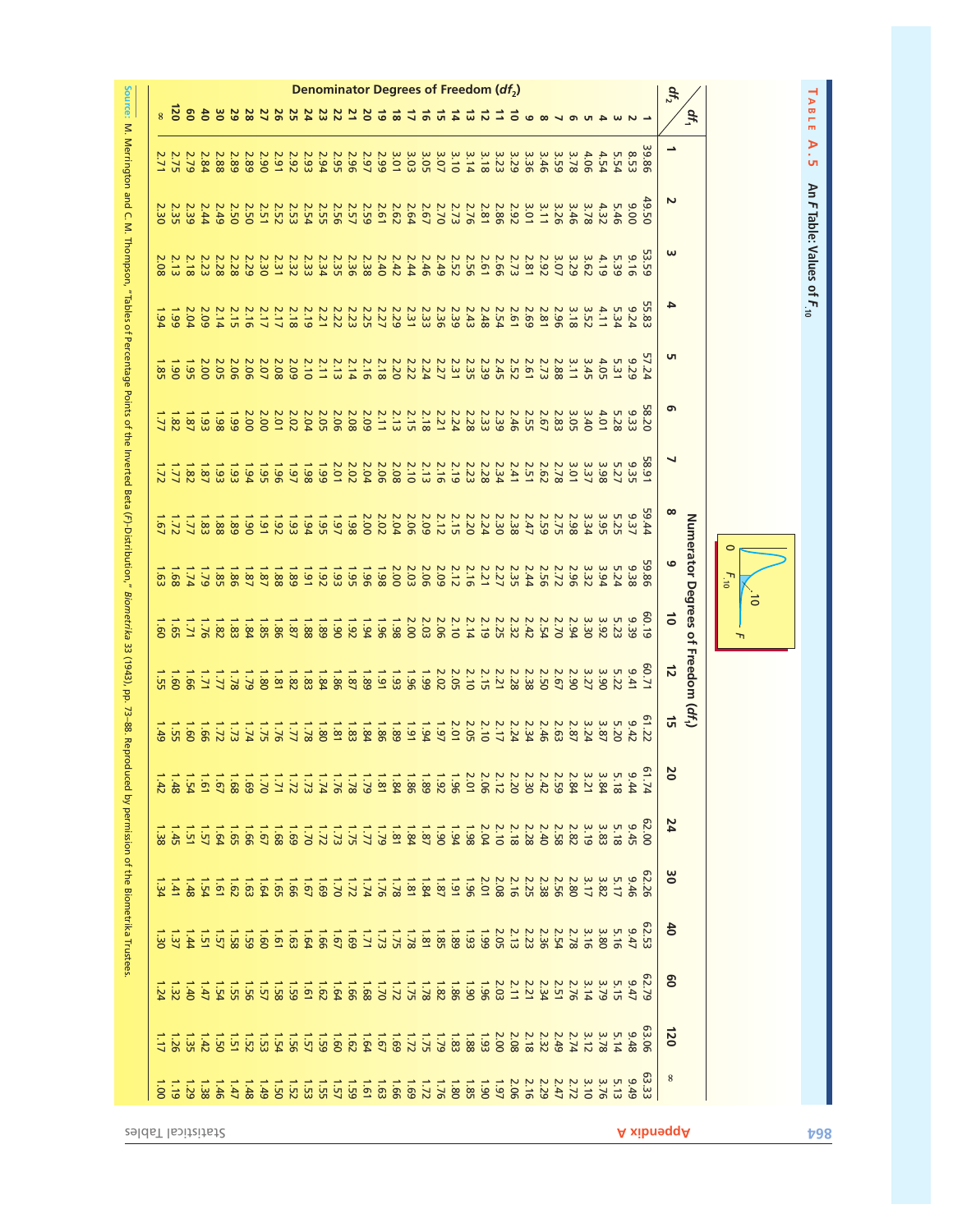|                   |                   |                         |                     |                   |                  |                |                                                             |                  |                |      |                                                                                                                                                                                                                                                                                              |      |                |                         |                                                             |           |              |      | Denominator Degrees of Freedom (df <sub>2</sub> )                           |             |              |      |             |                  |                                                            |      |                               |      |      |      |            |                |              | $d_{I_2}$       |                                    |                   |                                        |
|-------------------|-------------------|-------------------------|---------------------|-------------------|------------------|----------------|-------------------------------------------------------------|------------------|----------------|------|----------------------------------------------------------------------------------------------------------------------------------------------------------------------------------------------------------------------------------------------------------------------------------------------|------|----------------|-------------------------|-------------------------------------------------------------|-----------|--------------|------|-----------------------------------------------------------------------------|-------------|--------------|------|-------------|------------------|------------------------------------------------------------|------|-------------------------------|------|------|------|------------|----------------|--------------|-----------------|------------------------------------|-------------------|----------------------------------------|
|                   | <b>N</b>          | 80                      |                     | 8O                | 29               | 28             | $\overline{\mathbf{z}}$                                     | 92               | S2             |      |                                                                                                                                                                                                                                                                                              | 22   | $\overline{z}$ | <b>b</b>                | ಕ                                                           | $\vec{8}$ |              |      | 긊                                                                           | ՟           | ದ            |      |             |                  |                                                            |      |                               |      |      |      |            |                |              |                 | df <sub>1</sub>                    |                   | TABLE                                  |
| $\overline{8}$    | $4.00$<br>$3.92$  |                         | 4.08                | 4.17              | 4.18             | 4.20           | 4.21                                                        | 4.23             | 4.24           |      | $4.38$<br>$4.28$                                                                                                                                                                                                                                                                             |      | 4.32           | 4.35                    | 4.38                                                        | 4.41      | 4.45         | 4.49 | 4.54                                                                        | 4.60        | 4.67         | 4.75 | 4.84        | 4.96             | $5.32$<br>$5.12$                                           |      | 5.59                          | 5.99 | 19'9 | 7.71 | 10.13      | 18.51          | $-1.4$       |                 |                                    |                   | A.6                                    |
| 3.00              | 3.15              |                         | 3.23                | 3.32              | 3.33             | 3.34           | 3.35                                                        | 3.37             | 3.39           | 3.40 | 3.42                                                                                                                                                                                                                                                                                         | 3.44 | 3.47           | 3.49                    | 3.55<br>3.52                                                |           | 3.59         | 3.63 | 3.68                                                                        | 3.74        | 3.81         | 3.89 | 3.98        | 4.10             | 4.26                                                       | 4.46 | 4.74                          | 5.14 | 5.79 | 6.94 | <b>525</b> | 19.00          | 199.5        | N               |                                    |                   | An F Table: Values of F. <sub>05</sub> |
| 2.60              | 2.68              | 2.76                    | 2.84                | 2.92              | 2.93             | 2.95           | 2.96                                                        | 2.98             |                |      |                                                                                                                                                                                                                                                                                              |      |                |                         | $3.16$<br>$3.13$                                            |           | 3.20         | 3.24 | 3.29                                                                        | 3.34        | 3.41         | 3.49 | 3.59        | 3.86             |                                                            | 4.07 | 4.35                          | 4.76 | 5.41 | 65.9 | 826        | 19.16          | 215.7        | ω               |                                    |                   |                                        |
| 2.37              | <b>2.45</b>       | <b>2.53</b>             | 2.61                | 2.69              | 2.70             | 2.71           | 2.73                                                        | 2.74             | 2.76           |      | $\frac{2.82}{2.78}$                                                                                                                                                                                                                                                                          |      | 2.84           | 2.87                    | 2.90                                                        |           |              |      |                                                                             | 3.11        | 3.18         | 3.26 | 3.36        |                  | $\begin{array}{c} 3.84 \\ 3.63 \\ 4.9 \\ 3.48 \end{array}$ |      | 4.12                          | 4.53 | 6:39 |      | 9.12       | 19.25          | 224.6        | 4               |                                    |                   |                                        |
| 2.21              | 2.37<br>2.29      |                         | 2.45                | <b>2.53</b>       | <b>2.55</b>      |                |                                                             |                  |                |      | $\begin{array}{c} 2\  \  \, 2\  \  \, 2\  \  \, 2\  \  \, 2\  \  \, 2\  \  \, 2\  \  \, 2\  \  \, 2\  \  \, 2\  \  \, 2\  \  \, 2\  \  \, 2\  \  \, 2\  \  \, 2\  \  \, 2\  \  \, 2\  \  \, 2\  \  \, 2\  \  \, 2\  \  \, 2\  \  \, 2\  \  \, 2\  \  \, 2\  \  \, 2\  \  \, 2\  \  \, 2\  \$ |      |                |                         |                                                             |           |              |      |                                                                             | <b>2.96</b> | 3.03         | 3.11 | 3.20        | 3.33             | 3.48                                                       | 3.69 | 3.97                          | 4.39 | 5.05 | 6.26 | 10'6       | 19.30          | 230.2        | G               |                                    |                   |                                        |
| 2.10              | 2.25              |                         | 2.34                | 2.42              | 2.43             | 2.45           | 2.46                                                        | 2.47             | 2.49           |      | 2.55<br>2.55                                                                                                                                                                                                                                                                                 |      | <b>2.57</b>    | 2.60                    | 2.66<br>2.63                                                |           | 2.70         | 2.74 | 2.79                                                                        | 2.85        | 2.92         | 3.00 | 3.09        | 3.22             | 3.37                                                       | 3.58 | 3.87                          | 4.28 | 4.95 | 6.16 | 8.94       | 19.33          | 234.0        | ෨               |                                    |                   |                                        |
| 2.01              | 2.17<br>2.09      |                         | 2.25                | 2.33              | 2.35             |                | $\begin{array}{c} 2.49 \\ 2.39 \\ 2.39 \\ 2.36 \end{array}$ |                  |                |      | 2.44<br>2.42                                                                                                                                                                                                                                                                                 | 2.46 | 2.49           | <b>2.51</b>             | $\begin{array}{c} 2.66 \\ 2.58 \\ 2.59 \\ 2.54 \end{array}$ |           |              |      | 2.71                                                                        |             | 2.83         | 3.91 |             | $3.29$<br>$3.14$ |                                                            | 3.50 | 3.79                          | 4.21 | 4.88 | 60'9 | 8.89       | 19.35          | 236.8        | ↘               |                                    |                   |                                        |
| 1.94              | 2.02              | 2.10                    | 2.18                | 2.27              | 2.28             | 2.29           | 2.31                                                        | 2.32             |                |      | $\begin{array}{c} 2.40 \\ 2.37 \\ 2.39 \\ 2.34 \end{array}$                                                                                                                                                                                                                                  |      | 2.42           | 2.45                    | $\begin{array}{c} 2.59 \\ 2.55 \\ 2.48 \end{array}$         |           |              |      | 2.64                                                                        | 2.70        | 2.77         |      |             |                  |                                                            |      | 3.73                          | 4.15 | 4.82 | 6.04 | 8.85       | 19.37          | <b>138.9</b> | $\infty$        |                                    |                   |                                        |
| 1.88              | 961               |                         | $\frac{2.21}{2.04}$ |                   | <b>2.22</b>      |                | $\begin{array}{l} 2.22 \\ 2.27 \\ 2.25 \\ 2.34 \end{array}$ |                  |                |      | 2.32<br>2.32<br>2.30                                                                                                                                                                                                                                                                         |      | 2.39           |                         | 2.46                                                        |           | 2.54<br>2.49 |      | <b>2.59</b>                                                                 |             | 2.71<br>2.65 | 2.80 | 2.90        | 3.02             | 3.18                                                       | 3.39 | 3.68                          | 4.10 | 4.77 | 00'9 | 8.81       | 19.38          | 240.5        | 6               |                                    | C<br>$F_{.05}$    |                                        |
| 1.83              | 1.91              | <b>G6</b> <sup>-1</sup> | 2.08                | 2.16              | 2.18             | 2.19           | 2.20                                                        |                  | 2.22           |      | 2.30<br>2.25                                                                                                                                                                                                                                                                                 |      | 2.35<br>2.32   |                         | 2.38                                                        | 2.41      | 2.45         | 2.49 | 2.54                                                                        | 2.60        | 2.67         | 2.75 | 2.85        | 2.98             | 3.14                                                       | 3.35 | 3.64                          | 4.06 | 4.74 | 5.96 | 8.79       | 19.40          | 241.9        | $\vec{0}$       | Numerator Degrees of Freedom (df,) | $50^{\circ}$<br>᠇ |                                        |
|                   | 1.83              | 261                     | 2.00                | 2.09              | 2.10             | 2.12           | 2.13                                                        | $2.16$<br>$2.15$ |                |      | $\frac{2.23}{2.18}$                                                                                                                                                                                                                                                                          |      | 2.28<br>2.25   |                         | 2.31                                                        | 2.34      | 2.38         | 2.42 | 2.48                                                                        | <b>2.53</b> | 2.60         | 2.69 | 2.79        | 3.97             |                                                            | 3.28 | 3.57                          | 4.00 | 4.68 | 5.91 | 8.74       | 19.41          | 243.9        | $\vec{v}$       |                                    |                   |                                        |
| $\overline{1.67}$ | $1.84$<br>$1.75$  |                         | 261                 | 2.01              | 2.03             | 2.04           | 2.06                                                        |                  | 2.09<br>2.07   |      | $2.19$<br>2.12<br>2.11                                                                                                                                                                                                                                                                       |      | 2.18           | 2.20                    | $\begin{array}{c} 2.35 \\ 2.77 \\ 2.29 \\ 2.29 \end{array}$ |           |              |      | 2.40                                                                        | 2.46        | <b>2.53</b>  | 2.62 | 2.72        |                  |                                                            |      | 3<br>3 1 2 3 3 8<br>3 1 2 3 8 |      | 4.62 | 5.86 | 8.70       | 19.43          | 245.9        | $\vec{q}$       |                                    |                   |                                        |
|                   | $\frac{1}{9}$     | 52 <sup>-1</sup>        | 1.84                |                   | 1.94             |                | 2.01<br>1.97<br>1.97                                        |                  |                |      | 2.05                                                                                                                                                                                                                                                                                         | 2.07 | 2.10           | 2.12                    | 2.16                                                        | 2.19      | 2.23         | 2.28 | 2.33                                                                        | 2.39        | 2.46         | 2.54 | <b>2.65</b> | 2.77             | 2.94                                                       | 3.15 | 3.44                          | 3.87 | 4.56 | 5.80 | 99'8       | 248.0<br>19.45 |              | N<br>0          |                                    |                   |                                        |
| is2               | $\overline{9}$    | $\overline{a}$          | 62                  | $\overline{8}$    | $\overline{18}$  | $\overline{5}$ | 1.93                                                        |                  | 1.95           |      | $\begin{array}{cccc}\n 2 & 2 & 3 & 2 & 3 \\  2 & 2 & 3 & 5 & 3 \\  3 & 3 & 2 & 3 & 3\n \end{array}$                                                                                                                                                                                          |      |                |                         | 2.15                                                        |           |              |      | $\frac{2.29}{2.349}$                                                        | 2.35        | 2.42         | 2.51 | 2.61        | 2.74             | 2.90                                                       | 3.12 | 3.41                          | 3.84 | 4.53 | 5.77 | 8.64       | 19.45          | 249.1        | 24              |                                    |                   |                                        |
| $-9t$             | 1.55              |                         | $1.34$<br>$1.74$    |                   |                  |                |                                                             |                  |                |      | $\frac{1}{9}$ $\frac{1}{2}$ $\frac{1}{9}$ $\frac{1}{8}$ $\frac{1}{8}$ $\frac{1}{8}$ $\frac{1}{8}$ $\frac{1}{8}$ $\frac{1}{8}$                                                                                                                                                                | 1.98 | 2.01           | 2.04                    | $\begin{array}{c} 2.19 \\ 2.79 \\ 2.07 \\ 2.07 \end{array}$ |           |              |      | <b>2.25</b>                                                                 | 2.31        | 2.38         | 2.47 | 2.57        | 2.86             |                                                            | 3.08 | 3.38                          | 3.81 | 4.50 | 5.75 | 8.62       | 19.46          | 250.1        | ဗွ              |                                    |                   |                                        |
|                   |                   |                         | $-69$               | 62                | $\overline{181}$ | 1.84           |                                                             |                  |                |      |                                                                                                                                                                                                                                                                                              |      |                |                         |                                                             |           |              |      | $\begin{array}{c} 2.373 \\ 2.373 \\ -0.01 \\ -0.01 \\ -0.01 \\ \end{array}$ |             |              | 2.43 | 2.53        | 2.83<br>2.66     |                                                            | 3.04 | 3.34                          | 3.77 | 4.46 | 5.72 | 8.59       | 19.47          | 251.1        | 6 <sup>1</sup>  |                                    |                   |                                        |
| $\frac{25}{2}$    |                   | 1.53                    | 1.64                | 1.74              | 52 <sub>1</sub>  |                |                                                             |                  |                |      |                                                                                                                                                                                                                                                                                              |      |                |                         |                                                             |           |              |      |                                                                             |             | 2.30         | 2.38 | 2.49        | 2.79             |                                                            | 3.01 | 3.30                          | 3.74 | 4.43 | 5.69 | 8.57       | 19.48          |              | 80              |                                    |                   |                                        |
|                   | $\frac{1.35}{22}$ | $\overline{1+1}$        | $\overline{1.58}$   | $\overline{1.68}$ | $0\angle 1$      | Γ.             | $\overline{\epsilon}$                                       |                  | $\frac{1}{77}$ |      | $\frac{1.81}{7.79}$                                                                                                                                                                                                                                                                          | 1.84 | 1.87           | <b>O</b> <sup>6</sup> 1 | $\frac{2.07}{1.93}$                                         |           |              | 2.06 | 2.11                                                                        | 2.18        | <b>2.25</b>  | 2.34 | 2.45        | <b>2.58</b>      | 2.75                                                       | 2.97 | 3.27                          | 3.70 | 4.40 | 5.66 | 8.55       | 19.49          | <b>53.3</b>  | $\overline{50}$ |                                    |                   |                                        |
| $\overline{10}$   | 1.25              | $\overline{35}$         | $\overline{5}$      | 1.62              | 1.64             | $-65$          | 1.67                                                        | $-69$            | T.71           | 1.73 | 1.76                                                                                                                                                                                                                                                                                         | 1.78 |                |                         | $\frac{1}{3}$ $\frac{1}{88}$ $\frac{1}{82}$ $\frac{1}{82}$  |           | $96^{\circ}$ | 2.01 | 2.07                                                                        |             | 2.21         | 2.30 | 2.40        | 2.54             | 2.71                                                       | 2.93 | 3.23                          | 3.67 | 4.36 | 5.63 | 8.53       | 19.50          | 254.3        | 8               |                                    |                   |                                        |

**865** Selds The Research Application Selds The Research Application Selds The Selds The Selds The Selds The Selds The Selds The Selds The Selds The Selds The Selds The Selds The Selds The Selds The Selds The Selds The Seld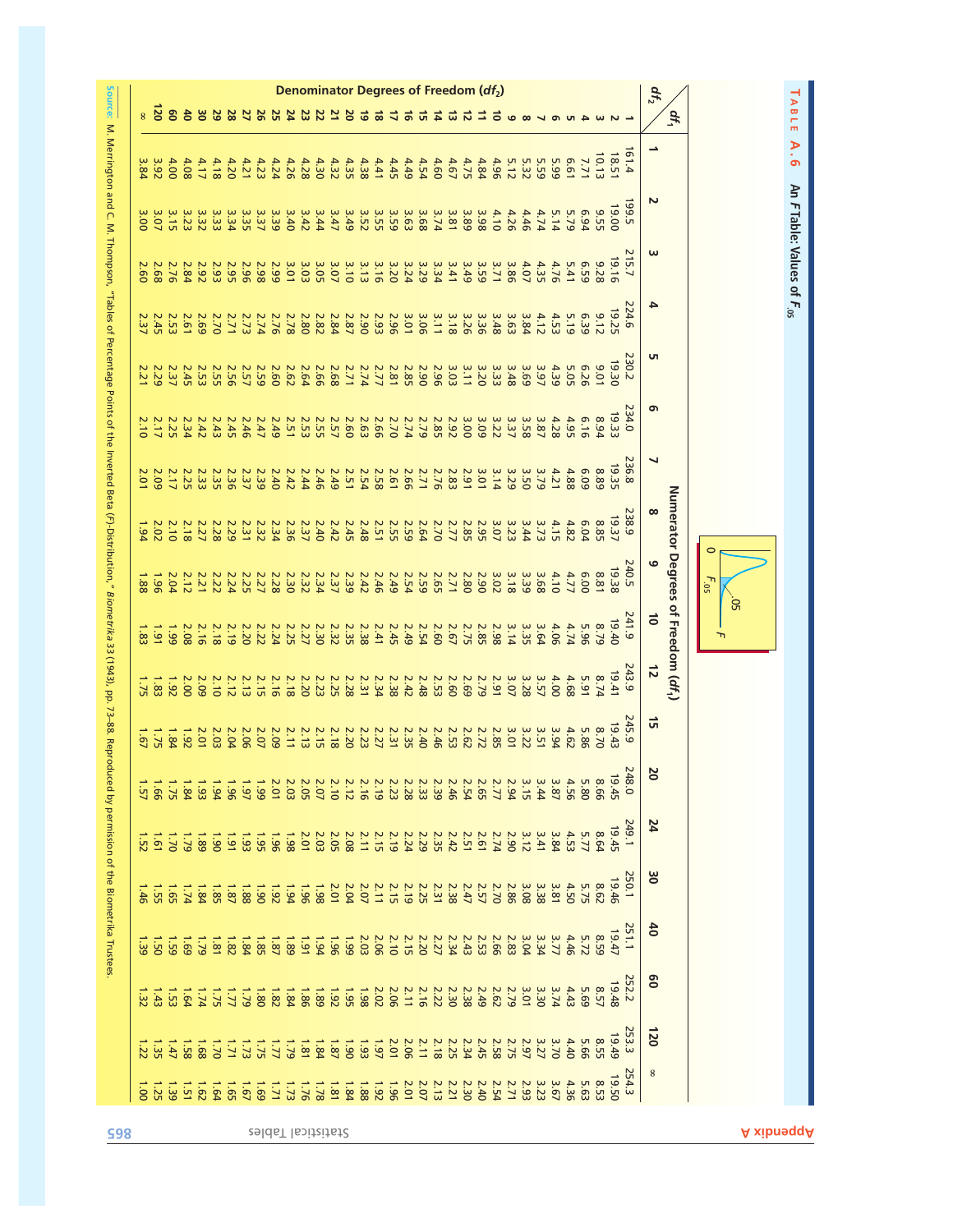

| $8\overline{8}$ |                  | es   | $\ddot{\sigma}$ | ័           | 29          | 28   | 26                                               |             |             | $\mathbf{z}$        | Denominator Degrees of Freedom (df <sub>2</sub> )<br>23 | $\overline{z}$ | $\frac{20}{21}$ |             | $\vec{6}$                                     | ಹ           | 4           | ್           | 긊           | $\vec{a}$   | ದ    | ನ           | 口    | ಕ    |              |                  |      |      |                         |       |                |              | $df_2$                   | $\sigma_{\text{f}}$                |                           |  |
|-----------------|------------------|------|-----------------|-------------|-------------|------|--------------------------------------------------|-------------|-------------|---------------------|---------------------------------------------------------|----------------|-----------------|-------------|-----------------------------------------------|-------------|-------------|-------------|-------------|-------------|------|-------------|------|------|--------------|------------------|------|------|-------------------------|-------|----------------|--------------|--------------------------|------------------------------------|---------------------------|--|
| 02 <sup>o</sup> |                  | 5.29 | 5.42            | 5.57        | 5.59        | 5.61 | 5.63                                             | <b>5.66</b> | 5.69        | 5.72                | 5.75                                                    | 5.79           | 5.83            | 5.87        | 5.92                                          | 5.98        | 6.04        | 6.12        | 6.20        | 6.30        | 6.41 | <b>6.55</b> | 6.72 | 6.94 | 7.21         | 7.57             | 8.07 | 8.81 | 10.01                   | 12.22 | 38.51<br>17.44 | 647.8        | $\overline{\phantom{a}}$ |                                    |                           |  |
| 69              | 3.80             | 3.93 | 4.05            | 4.18        | 4.20        | 4.22 | 4.24                                             | 4.27        | 4.29        | 4.32                | 4.35                                                    | 4.38           | 4.42            | 4.46        | 4.51                                          | 4.56        | 4.62        | 4.69        | 4.77        | 4.86        | 4.97 | 5.10        | 5.26 | 5.46 | 5.71         | 90'9             | 6.54 | 7.26 | 10.65<br>8.43           |       | 39.00<br>16.04 | 799.5        | Z                        |                                    |                           |  |
| 3.12            | 3.23             | 3.34 | 3.46            | 3.59        | 3.61        | 3.63 | 3.65                                             | 3.67        | 3.69        | 3.72                | 3.75                                                    | 3.78           | 3.82            | 3.86        | 3.90                                          | 3.95        | 4.01        | 4.08        | 4.15        | 4.24        | 4.35 | 4.47        | 4.63 | 4.83 | 5.42<br>5.08 |                  | 5.89 | 09'9 | 7.76<br>866             |       | 39.17<br>15.44 | 864.2        | ω                        |                                    |                           |  |
| $\overline{5}$  | 2.89             | 3.01 | 3.13            | 3.25        | 3.27        | 3.29 | 3.31                                             | 3.33        | 3.35        | 3.38                | 3.41                                                    | 3.44           | 3.48            | 3.51        | 3.56                                          | 3.61        | 3.66        | 3.73        | 3.80        | 3.89        | 4.00 | 4.12        | 4.28 | 4.47 | 4.72         | 5.05             | 5.52 | 6.23 | 096<br>7.39             |       | 39.25<br>15.10 | 9668         | 4                        |                                    |                           |  |
| 2.57            | 2.67             | 2.79 | 2.90            | 3.03        | 3.04        | 3.06 | 3.08                                             | 3.10        | 3.13        | 3.15                | 3.18                                                    | 3.22           | 3.25            | 3.29        | 3.33                                          | 3.38        | 3.44        | 3.50        | 3.58        | 3.66        | 3.77 | 3.89        | 4.04 | 4.24 | 4.48         | 4.82             | 5.29 | 5.99 | 9.36<br>7.15            |       | 39.30<br>14.88 | 821.8        | S                        |                                    |                           |  |
| $\ddot{41}$     | <b>2.52</b>      | 2.63 | 2.74            | 2.87        | 2.88        | 2.90 | 2.92                                             | 2.94        | 2.97        | 2.99                | 3.02                                                    | 3.05           | 3.09            | 3.13        | 3.17                                          | 3.22        | 3.28        | 3.34        | 3.41        | 3.50        | 3.60 | 3.73        | 3.88 | 4.07 | 4.32         | 4.65             | 5.12 | 5.82 | 86.9<br>02.20           |       | 39.33<br>14.73 | 137.1        | $\sigma$                 |                                    |                           |  |
| 2.29            | 2.39             | 2.51 | 2.62            | <b>2.75</b> | 2.76        | 2.78 | 2.80                                             | 2.82        | <b>2.85</b> | 2.87                | 2.90                                                    | 2.93           | 2.97            | 3.01        | 3.05                                          | 3.10        | 3.16        | 3.22        | 3.29        | 3.38        | 3.48 | 3.61        | 3.76 | 3.95 | 4.20         | 4.53             | 4.99 | 5.70 | 9.07<br>E8 <sub>3</sub> |       | 14.62<br>39.36 | 948.2        | ┙                        |                                    |                           |  |
| 2.19            | 2.30             | 2.41 | <b>2.53</b>     | 2.65        | 2.67        | 2.69 | 2.71                                             | 2.73        | <b>2.75</b> | 2.78                | 2.81                                                    | 2.84           | 2.87            | 2.91        | 2.96                                          | 3.01        | 3.06        | 3.12        | 3.20        | 3.29        | 3.39 | 3.51        | 3.66 | 3.85 | 4.10         | 4.43             | 4.90 | 5.60 | 8.98<br>6.76            |       | 39.37<br>14.54 | 556.7        | $\infty$                 |                                    |                           |  |
| 2.11            | 2.22             | 2.33 | <b>2.45</b>     | 2.57        | 2.59        | 2.61 | 2.63                                             | 2.65        | 2.68        | 2.70                | 2.73                                                    | 2.76           | 2.80            | 2.84        | 2.88                                          | 2.93        | 2.98        | 3.05        | 3.12        | 3.21        | 3.31 | 3.44        | 3.59 | 3.78 | 4.03         | 4.36             | 4.82 | 5.52 | 89'9<br>8.90            |       | 39.39<br>14.47 | 963.3        | $\circ$                  |                                    | $\circ$                   |  |
| 2.05            | 2.16             | 2.27 | 2.39            | 2.51        | <b>2.53</b> | 2.55 | 2.59<br>2.57                                     |             | 2.61        | 2.64                | 2.67                                                    | 2.70           | 2.73            | 2.77        | 2.82                                          | 2.87        | 2.92        | 2.99        | 3.06        | 3.15        | 3.25 | 3.37        | 3.53 | 3.72 | 39.96        | 4.30             | 4.76 | 5.46 | <b>6.62</b>             | 8.84  | 39.40<br>14.42 | 968.6        | $\vec{0}$                |                                    | $F_{.025}$<br><b>.025</b> |  |
| 1.94            | 2.05             | 2.17 | 2.29            | 2.41        | 2.43        | 2.45 | 2.47                                             | 2.49        | 2.51        | 2.54                | <b>2.57</b>                                             | 2.60           | 2.64            | 2.68        | $\begin{array}{c}\n2.77 \\ 2.72\n\end{array}$ |             | 2.82        | 2.89        | 2.96        | 3.05        | 3.15 | 3.28        | 3.43 | 3.62 | 3.87         | 4.20             | 4.67 | 5.37 | E.52                    | 8.75  | 39.41<br>14.34 | 576.7        | $\vec{z}$                | Numerator Degrees of Freedom (df1) | ᠇                         |  |
| 1.83            | 1.94             | 2.06 | 2.18            | 2.31        | 2.32        | 2.34 | 2.36                                             | 2.39        | 2.41        | 2.44                | 2.47                                                    | <b>2.50</b>    | <b>2.53</b>     | <b>2.57</b> | 2.62                                          | 2.67        | 2.72        | 2.79        | 2.86        | <b>2.95</b> | 3.05 | 3.18        | 3.33 | 3.52 | 3.77         | 4.10             | 4.57 | 5.27 | 8.66<br>6.43            |       | 39.43<br>14.25 | 984.9        | $\vec{a}$                |                                    |                           |  |
| $171$           | 1.82             | 1.94 | 2.07            | 2.20        | <b>2.21</b> |      |                                                  |             |             |                     |                                                         |                |                 |             |                                               |             |             |             |             |             |      |             |      |      |              |                  |      | 6.33 | 8.56                    |       | 39.45<br>14.17 | 993.1        | <b>DZ</b>                |                                    |                           |  |
| $-64$           | $9L^2L$          | 1.88 | 2.01            | 2.14        | <b>2.15</b> | 2.17 |                                                  |             |             |                     |                                                         |                | 2.37            | 2.41        | 2.45                                          | <b>2.50</b> | 2.56        | 2.63        | 2.70        | 2.79        | 2.89 | 3.02        | 3.17 | 3.37 | 3.61         | 3.95             | 4.42 | 5.12 | 8.51<br>6.28            |       | 39.46<br>14.12 | <b>297.2</b> | 24                       |                                    |                           |  |
|                 |                  |      |                 |             |             |      |                                                  |             |             |                     |                                                         |                |                 |             |                                               |             |             |             |             |             |      |             |      |      |              |                  |      |      |                         |       | 39.46          | 100'L        | 8                        |                                    |                           |  |
| 1.57            | 69 <sup>-1</sup> | 1.82 | 1.94            | 2.07        | 2.09        | 2.11 | <b>2.13</b>                                      | 2.16        | 2.18        | 2.24                |                                                         | 2.27           | 2.31            | <b>2.35</b> | 2.39                                          | 2.44        | <b>2.50</b> | <b>2.57</b> | 2.64        | 2.73        | 2.84 | 2.96        | 3.12 | 3.31 | 3.56         | 3.89             | 4.36 | 5.07 | 8.46<br>6.23            |       | 14.08          | 1,006        | $\frac{4}{5}$            |                                    |                           |  |
| á               | $19^{\circ}1$    | vL   | 1.88            | 2.01        | 2.03        | 2.05 | 2.07                                             | 2.09        | 2.12        | <b>2.15</b>         | 2.18                                                    | 2.25<br>2.21   |                 | 2.29        | <b>2.33</b>                                   | 2.38        | 2.44        | <b>2.51</b> | <b>2.59</b> | 2.67        | 2.78 | 2.91        | 3.06 | 3.26 | 3.51         | $4.31$<br>$3.84$ |      | 5.01 | 6.18<br>8.41            |       | 39.47<br>14.04 |              |                          |                                    |                           |  |
| is<br>6         | 1.53             | 19.7 | 081             | 1.94        | 961         | 1.98 | 2.00                                             | 2.03        | <b>2.05</b> | 2.08                | 2.11                                                    | 2.14           | 2.18            | <b>2.22</b> | 2.27                                          | 2.32        | 2.38        | 2.45        | <b>2.52</b> | 2.61        | 2.72 | <b>2.85</b> | 3.00 | 3.20 | 3.45         | 3.78             | 4.25 | 4.96 | 8.36<br>6.12            |       | 39.48<br>13.99 | $1,010$      | 8                        |                                    |                           |  |
| 127             | 1.43             | 1.58 | 1.72            | 1.87        |             |      |                                                  |             | 1.98        | $\frac{2.04}{2.01}$ |                                                         | 2.08           | 2.11            | 2.16        | 2.20                                          | 2.26        | 2.32        | 2.38        | 2.46        | <b>2.55</b> | 2.66 | 2.79        | 2.94 | 3.14 | 3.39         | 3.73             | 4.20 | 4.90 | <b>6.07</b><br>8.31     |       | 39.49<br>13.95 | 1,014        | 120                      |                                    |                           |  |
| 001             | 1.31             | 8t/1 | <b>P9'l</b>     | 6L1         | 18.1        |      | $\begin{array}{c}\n 1.86 \\  1.85\n \end{array}$ |             | 161         | b21                 | 161                                                     | 2.00           | 2.04            | 2.09        | 2.13                                          | 2.19        | <b>2.25</b> | 2.32        | 2.40        | 2.49        | 2.60 | 2.72        | 2.88 | 3.08 | 3.33         | 3.67             | 4.14 | 4.85 | 8.26<br>E.02            |       | 39.50<br>13.90 | 1,018        | $\boldsymbol{8}$         |                                    |                           |  |